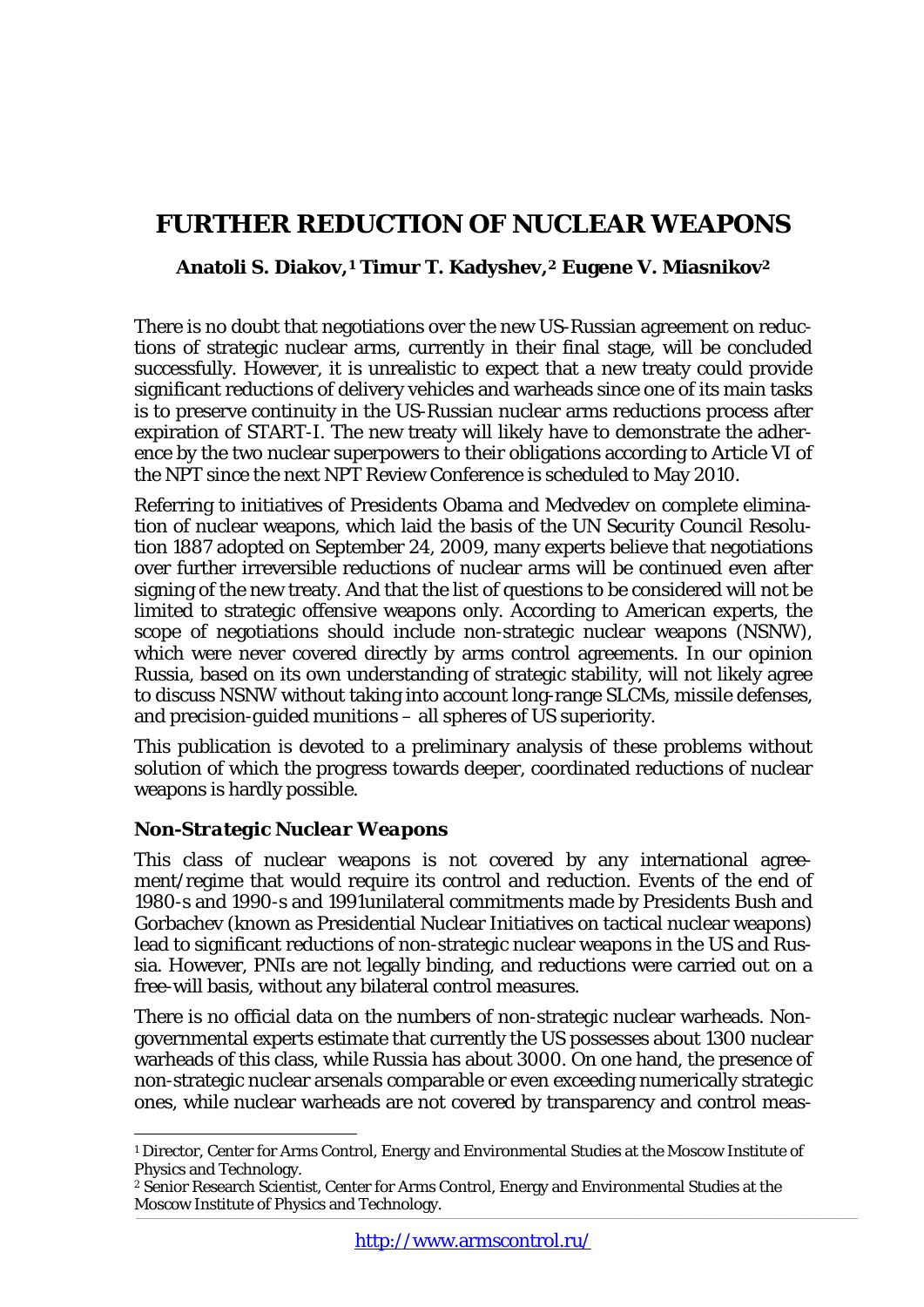ures, will constantly "poison" Russian-American relations and impede cardinal changes of their character. On the other hand, if the US and Russia keep their NSNW arsenals, this fact will not be missed by international community. It will hamper involvement of other nuclear states into the process of verifiable reductions of nuclear weapons. For non-nuclear states the lack of control over NSNW will be a permanent source of doubts over US and Russia's commitment to their NPT obligations.

However, control over NSNW can not be established without solving a number of military and political problems, as well as without some non-trivial solutions and complicated decisions.

Russian approach to NSNW takes into account the general military and strategic situation on its borders as well as lack of balance in conventional weapons and forces in favor of NATO (in the West) and China (in the East). American NSNW in Europe are considered by Russian military as strategic since they are deployed close enough to Russian territory. Acceptance of East European countries and some former Soviet Republics into NATO, as well as NATO's superiority in conventional weapons, increase Moscow's concerns over US NSNW in Europe and quite objectively raise importance of Russian NSNW as an equalizer. Thus Moscow believes that negotiations on control and reduction of this class of nuclear weapons can be started only after American NSNW will be withdrawn from Europe. At the same time, Moscow quite possibly can link its readiness to discuss NSNW issues with NATO's and EU's consent to consider Russian proposal to develop a legally binding treaty on European security.

For the US, the main role of NSNW in Europe is to demonstrate reliability of the so called extended deterrence concept, which guarantees US nuclear "umbrella" to NATO countries. Presence of these weapons in Western Europe serves as a "glue", that provides for Trans-Atlantic unity and solidarity. Some experts believe that currently, considering Alliance's conventional superiority, there is no need in American NSNW in Europe and they should be withdrawn.

Technical problems of establishing control over NSNW and over the process of reduction of NSNW are caused first of all by that control has to be established over warheads themselves rather than their delivery means, which are controlled under strategic nuclear weapons treaties. In practice, control procedures over nuclear warheads has never been applied, although in mid-1990s Russian and American specialists made certain efforts within joint programs on development of general control procedures over disposition of nuclear warheads. The main problems were related to necessity to protect sensitive design information while to confirm warheads dismantlement and exchanging sufficiently reliable data on the number of available and eliminated nuclear warheads. Progress in development of the necessary transparency measures will obviously depend on the ability of Russian and American nuclear experts to identify and develop the most suitable technical solutions and control schemes, as well as on the general level of confidence between the two countries.

### *Development of Precision-Guided Weapons and Reductions of Nuclear Weapons*

Further steps on reduction of the US and Russian nuclear weapons can not be made without taking into account the existing in the US programs on development of precision-guided weapons (PGW), supporting information technologies and missile defenses. These programs generate increasing concerns in Russia over their effects on survivability of Russian strategic nuclear forces. Some Russian ex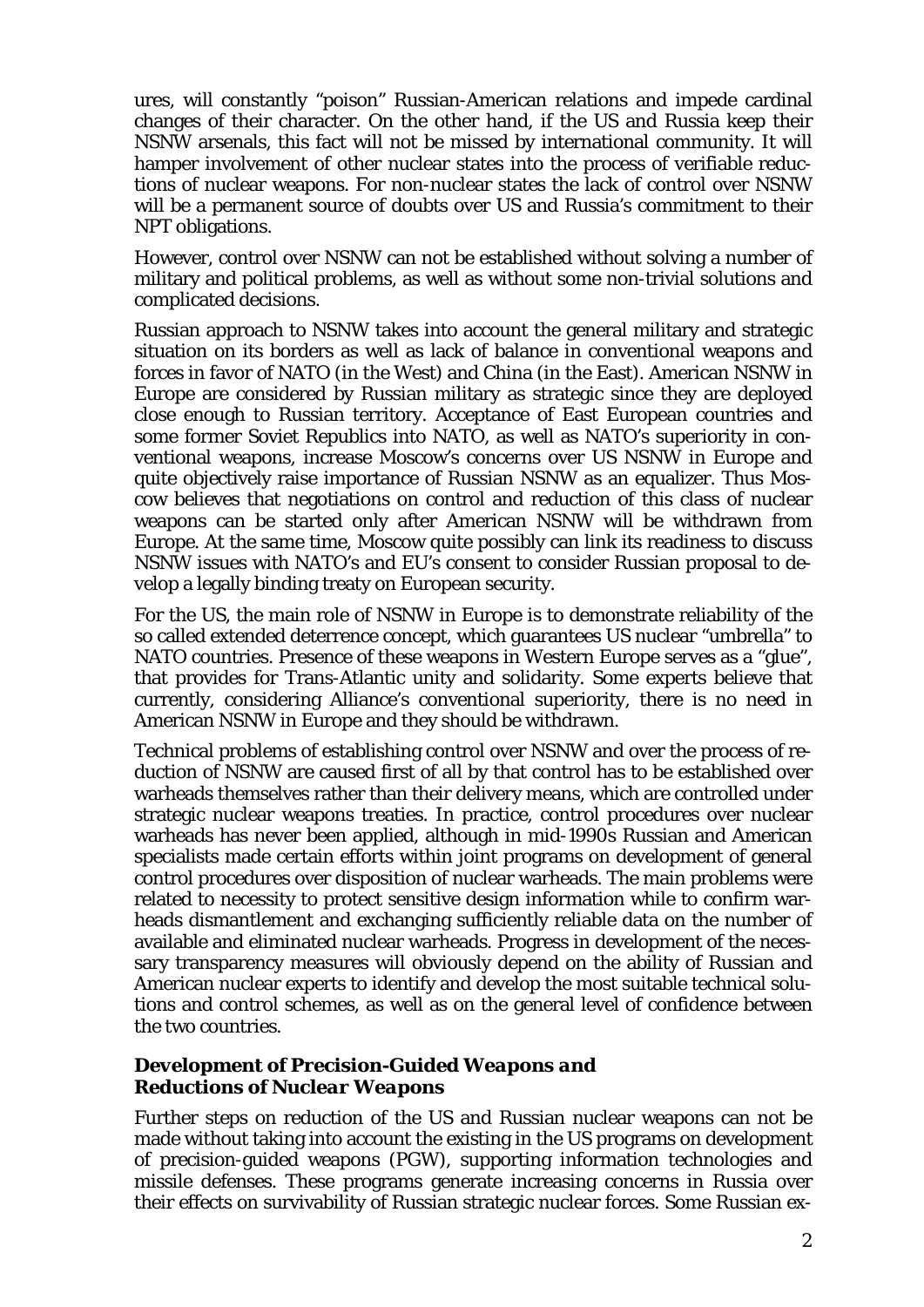perts believe that technical characteristics of currently existing in the US precision-guided weapons already permit their use to destroy objects of strategic nuclear forces. Their concerns are also increased by the fact that the US plan to use precision-guided weapons for some of those missions, which previously were assigned to nuclear weapons. Although Russian industry has a task to develop precision-guided munitions, relevant budget allocations are not comparable to those assigned to PGW development programs in USA. Therefore the existing gap between USA and Russia will only widen in the future. For this reason PGW will likely be one of the major obstacles on the way to deep reductions of nuclear weapons.

According to Russian analysts the biggest threat to survivability of Russian strategic nuclear forces can be posed by conventionally-armed strategic weapons with low detectability and relatively short delivery time, such as: conventionally armed ICBMs, SLBMs, and long-range SLCMs and ALCMs, as well as high-yield bombs and guided missiles that can be delivered by heavy bombers and tactical aircraft of Air Force and Navy if deployed close to Russian borders.

To some extent, the problem of growing counter-force potential of PGW can be solved by developing already existing arms control approaches and solutions.

In particular, START-I Treaty contained limitations on non-nuclear strategic forces too. According to this Treaty, allowed levels of strategic delivery means – ICBM, SLBM and bombers – were counted regardless of which type of weapons they were armed with – nuclear or conventional. The same referred to the counting rules for ICBM and SLBM warheads. Both nuclear and non-nuclear strategic delivery vehicles were covered by control and transparency measures, and by limitations of START-I. It would be advisable to keep these regulations in the new treaty and to supplement them with more intrusive transparency measures.

Also desirable would be to introduce limitations on deployment of precisionguided weapons, which were not previously covered by control measures. For example, a ban could be introduced on basing of attack aircraft on the territory of new NATO members. Similar obligations could be accepted by Russia with respect to its allies within Collective Security Treaty Organization (CSTO) and CIS. Also, it seems important to limit patrol areas for submarines that carry cruise missiles in order to prevent deployment of significant number of US submarines within Russian territory and vice versa. Such a step would permit to solve other problems that were raised by Russia during negotiations over strategic nuclear arms – ban on clandestine anti-submarine activity in SSBN deployment and patrol areas, prevention of collisions of nuclear submarines.

PGW limitation and control measures can significantly decrease Russian concerns in the near future. However as long as mutual nuclear deterrence remains the basis of the US and Russian nuclear doctrines, PGW factor will keep growing along with deeper cuts of nuclear weapons.

# *Missile defenses*

The fact that missile defenses affect strategic stability is accepted by virtually all Russian experts. Moscow insists that the principle of interrelation between strategic offensive and strategic defensive forces is included in the text of the new treaty that will replace START-I.

Russian military is concerned over the US plans to deploy global missile defenses. These concerns are based on the existing capabilities of already deployed and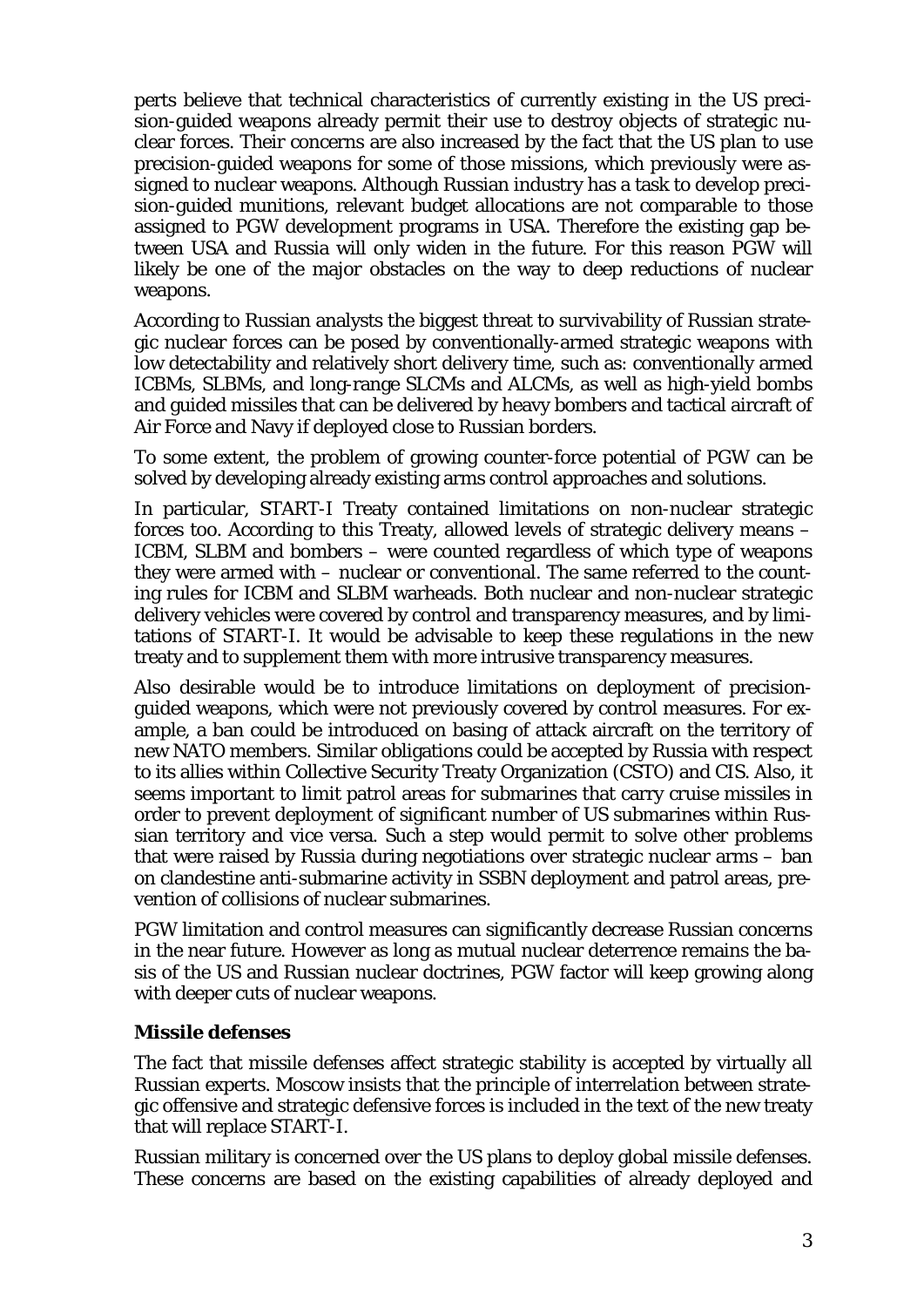planned for deployment US elements of missile defenses, as well as on the perspectives of their further development and extension.

Unilateral steps of the US on development of PGW and deployment of missile defenses as an open-ended system, suitable for further improvement and enlargement, and integrated with land-, sea-, air- and space-based information systems and with combat-control systems, naturally do not promote reduction of Russian nuclear weapons. On the contrary, they can only provoke the opposite development.

It should be noted that the US's change of previous Administration's plans on deployment of missile defenses elements in Poland and Czech Republic, put out Moscow's acute reaction on these projects and softened temporarily crisis in US-Russia relations over this issue. Deployment of THAAD and Aegis systems in direct vicinity of Iran's borders (among other places) provided for during the first phase of the new plan, much better answers the declared purpose of neutralization of threat from Iranian ballistic missiles. At the same time this new four-stage "adaptive" plan of development of US missile defenses in Europe provides for deployment by 2020 of a system capable to intercept, among other targets, intercontinental ballistic missiles. As acknowledged by the US officials, the new system is a more advances, more cost-effective and efficient in countering long-range ballistic missiles. In this connection this US plans on further development of missile defenses in Europe should be discussed during the next stage of reduction of nuclear weapons.

To prevent a subject for discussions from becoming an obstacle, it would make sense to take advantage of current positive situation in order to re-new those confidence-building efforts and steps on developing cooperation in missile defenses that were not once declared during the last decade.

An important step in this direction would be work on joint assessment of other countries' capabilities in development of ballistic missiles in order to work out a common view on emerging threats. In particular, opening of the Joint Center for the Exchange of Data from early warning systems and notification of missile launches (JDEC), agreed upon since 2000, would be a significant contribution. Using this Center the parties would be able to exchange data on missile launches by other countries.

Joint use of Gabala and Armavir radars for detection and tracking launches from South would also contribute to this task. Taking into account ballistic missile capabilities of countries in this region (Iran, India, and Pakistan), such a step by Moscow would be not unfounded both for Russia's security and for improvement of cooperation in this area with USA and Europe. At the same time, for USA and Europe this would mean a significant improvement of their capabilities in detection and tracking of launches from a direction of concern. In future this cooperation could be raised to a new level by developing joint missile defenses for Europe under joint command.

Another important step towards development of cooperation between two countries would be renewal of Russian-American Observation Satellite Project (RAMOS) that was terminated in 2005 by the US initiative. Technical basis of the project lied on the principle of stereoscopic imaging of an object in the atmosphere (or on the ground) by two satellites – Russian and American – at the same time. Participants of the project conducted observation and tracking of launches of ballistic missiles in order to create a databank that could be used to detect launches of ballistic missiles by their unmasking traces. The US ceased their involvement in